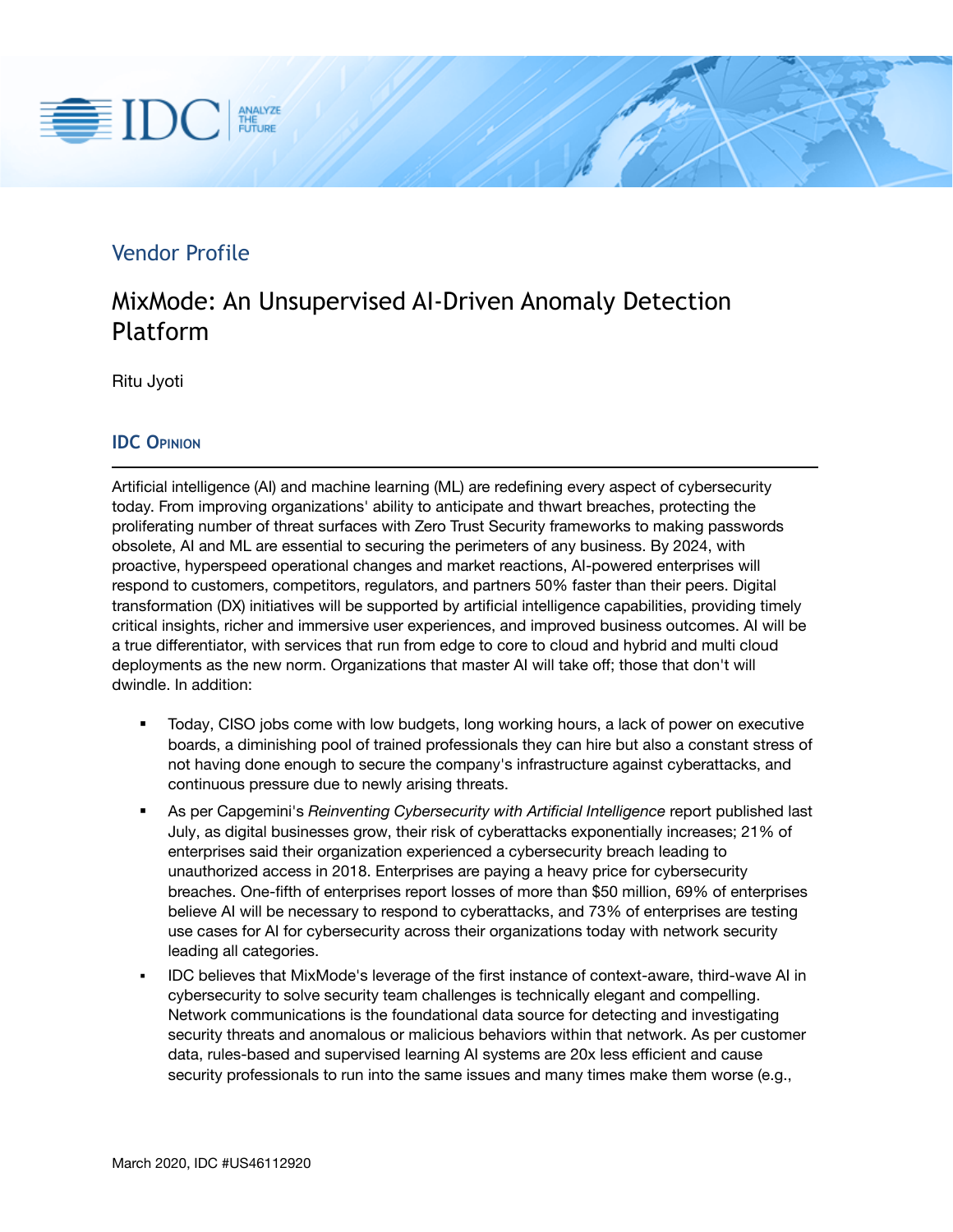alert fatigue). Billions are spent on products like an SIEM or SOAR that do not operate efficiently because they are ingesting too much data and an overwhelming number of false positives. "Garbage in, garbage out."

MixMode's proprietary Unsupervised AI allows for analysis and predictive anomaly detection across multiple streams of data in real time, at scale. We expect that with growing deployments, the platform will grow more accurate and effective — especially for hybrid cloud architectures.

#### **IN THIS VENDOR PROFILE**

This IDC Vendor Profile examines and reviews offerings from MixMode, a private enterprise cybersecurity software company. This document reviews how MixMode's AI-enabled, multistream security platform empowers security teams to solve the information overload problem by combining and correlating data across SIEM, firewall, cloud data, and wire data into one platform and drastically reduce the number of security alerts and automate the threat identification process.

#### **SITUATION OVERVIEW**

## **Introduction/Background**

Enterprise security teams today face a massive uphill battle. Breaches are on the rise, the attack surface is constantly shifting, and bad actors are using new and more innovative techniques to hack into networks. Cyberteams are overwhelmed with data and false-positive alerts — resulting in "alert fatigue." A survey by the Cloud Security Alliance recently found that half of enterprises have six or more tools that generate security alerts. Among IT security professionals, 31.9% report that they ignore alerts because so many are false positives. This leads to billions in waste on shelfware and products that are being ignored by SOC teams. It also leads to an increasing number of breaches because SOC teams cannot identify the real alert among the millions of false positives. This death spiral of more spend and more breaches is largely because most cybersecurity platforms and systems are entirely rules based. These historical systems rely on historical threat intel feeds and rigid rules that drive massive volumes of false positives and have no predictive capability. In addition, the shortage of security staff and an ever-increasing number of alerts to sift through every day may make this task seem insurmountable.

## **Company Overview**

MixMode is an AI-focused cybersecurity private company using patented third-wave AI originally developed for projects at DARPA and the DoD. MixMode's Network Traffic Analysis (NTA) platform provides deep network visibility and predictive threat detection capabilities, enabling businesses' security teams to perform real-time and retrospective threat detection and visualization efficiently. Used by breach response teams worldwide, security analysts and SOC teams can integrate MixMode into their playbooks and SIEMs or utilize MixMode on a standalone basis to transform investigation time, cost, and expertise required to respond to persistent threats, malware, insider attacks, and nation-state espionage efforts.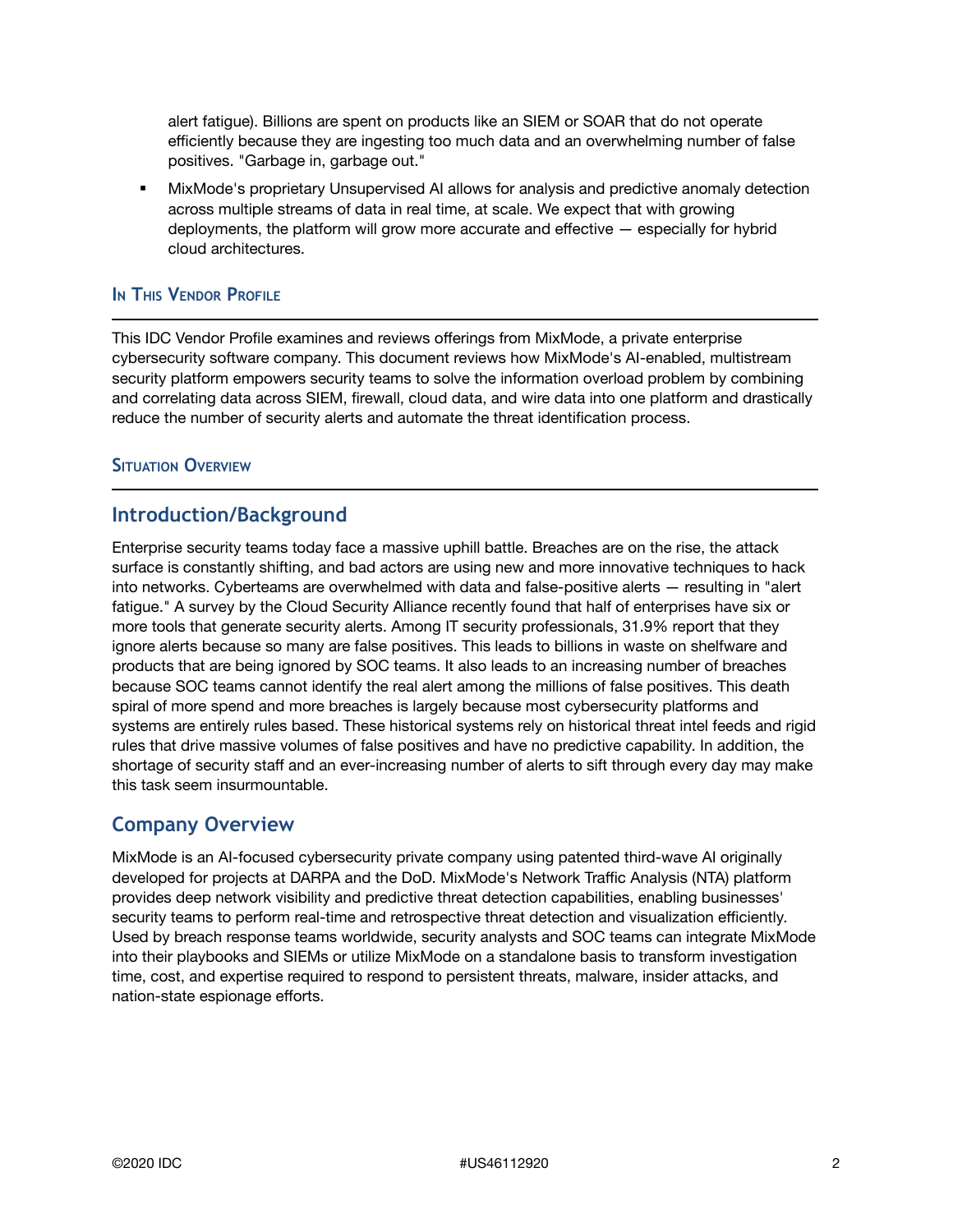The company is headquartered in Santa Barbara with an additional office in San Diego. It has approximately 20 employees and has raised a total of \$13.3 million in funding over four rounds. The company's latest funding was raised on February 25, 2019, from a venture series.

The executive team consists of highly accomplished industry veterans like John Keister, Igor Mezic, and Bryan Elliott. John Keister, CEO, is a serial entrepreneur with 20+ years of experience as a founder, executive, board director, and investor in both public and private technology companies. He previously cofounded two search and analytics companies that each grew to \$100+ million in revenue and went public. Keister was also an early stage investor in companies such as OfferUp, Limeade (ASX: LME), buuteeq (acquired by Priceline), and Sparq (acquired by Yahoo!). Igor Mezic, CTO and chief scientist, has spent his career developing highly complex algorithms and artificial intelligence for data analytics. He graduated with a doctorate from Caltech, holds five patents, and is a professor of mechanical engineering at the University of California, Santa Barbara. He has been working on ML and AI projects for DARPA and the DoD for 20 years. MixMode's AI is the first commercial use of third-wave AI as defined by DARPA. Bryan Elliot, VP of Engineering, is an entrepreneur and technology architect with an emphasis on large-scale, distributed software systems. Elliot is specialized in security (both software/internet security and physical security), cloud computing in general and Internet of Things (IoT) in particular. He has 40+ years of experience in software development and entrepreneurship and 20+ years of experience in the management of software teams and teams of teams including Ping Identity (NYSE: PING) (where he was a cofounder and CTO), as well as Citrix-LogMeIn.

# **Company Strategy**

# *Product Strategy*

Simplicity, interoperability, and flexibility are core to a successful product strategy. MixMode's Network Traffic Analysis platform is foundational in providing actionable data on specific exfiltration, infiltration, and lateral threats on an enterprise network. MixMode can present what happens between the enterprise endpoints and how the enterprise network is interacting with the outside world, using predictive AI. Using its flexible REST API, these alerts can be easily shipped to an enterprise existing SIEM or SOAR or proprietary analytics engine. In a world where cyberteams have limited cash and people resources, MixMode is a fundamental part of a healthy security program for enterprises. MixMode offers multiple deployment options: MixMode cloud, on premises, and in customer VPC.

## **Product/Service Offerings**

MixMode is an AI-driven NTA platform with intuitive GUI that is built to deliver precise and predictive alerts for public cloud, on-premises, or hybrid environments (see Figure 1).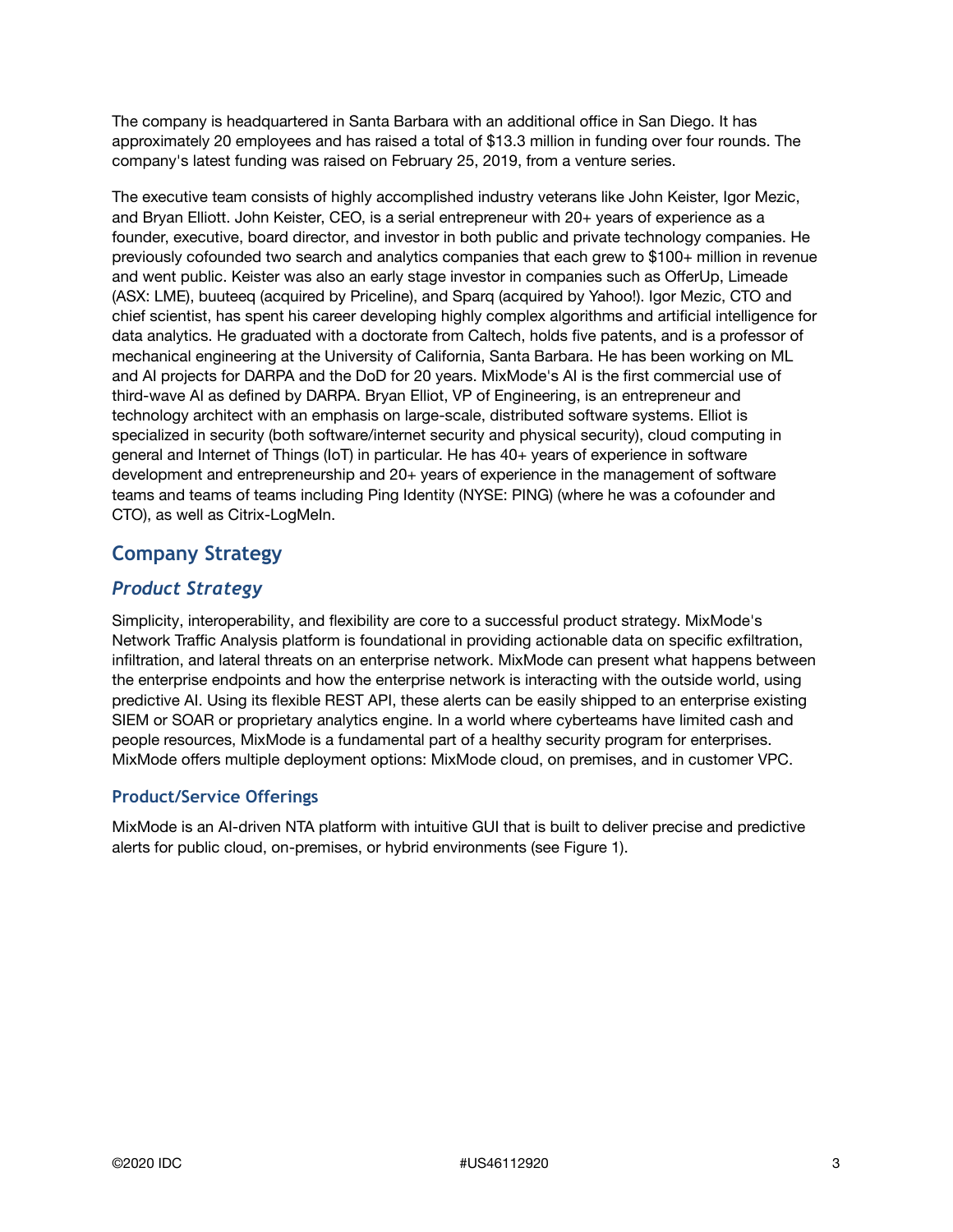#### **FIGURE 1**

## **MixMode Platform**



Source: MixMode, 2020

MixMode's core capabilities are:

- **Multistream network security correlation:** MixMode's NTA platform supports multistream security insights and predictive threat detection through Unsupervised AI across any data stream. MixMode allows you to analyze data across platforms including cloud, SIEM, endpoint, firewall, and wire data. Analysts have the context needed to make cross-platform decisions on a single screen. MixMode's context-aware AI correlates data across security platforms to recognize patterns and identify threats based on information gathered from multiple streams.
- **Predictive threat detection:** MixMode's self-tuning and Unsupervised AI is predictive in two ways. First, it knows what tomorrow's traffic at 3pm should look like based on the models of previous traffic. Second, it can detect subtle anomalies in a network including beaconing and other elements that are precursors to a breach. It builds a generative model that understands a baseline of the entire environment including cloud, network, firewall, SIEM, and endpoint. This model is then used to compare expected behavior with current conditions to predict a threat as early as possible.
- **EXED Intelligent monitoring:** Using a combination of MixMode's baseline and a variety of threat and intelligence feeds, MixMode's Unsupervised AI compares expected behavior with anomalies to pinpoint and surface threats in real time.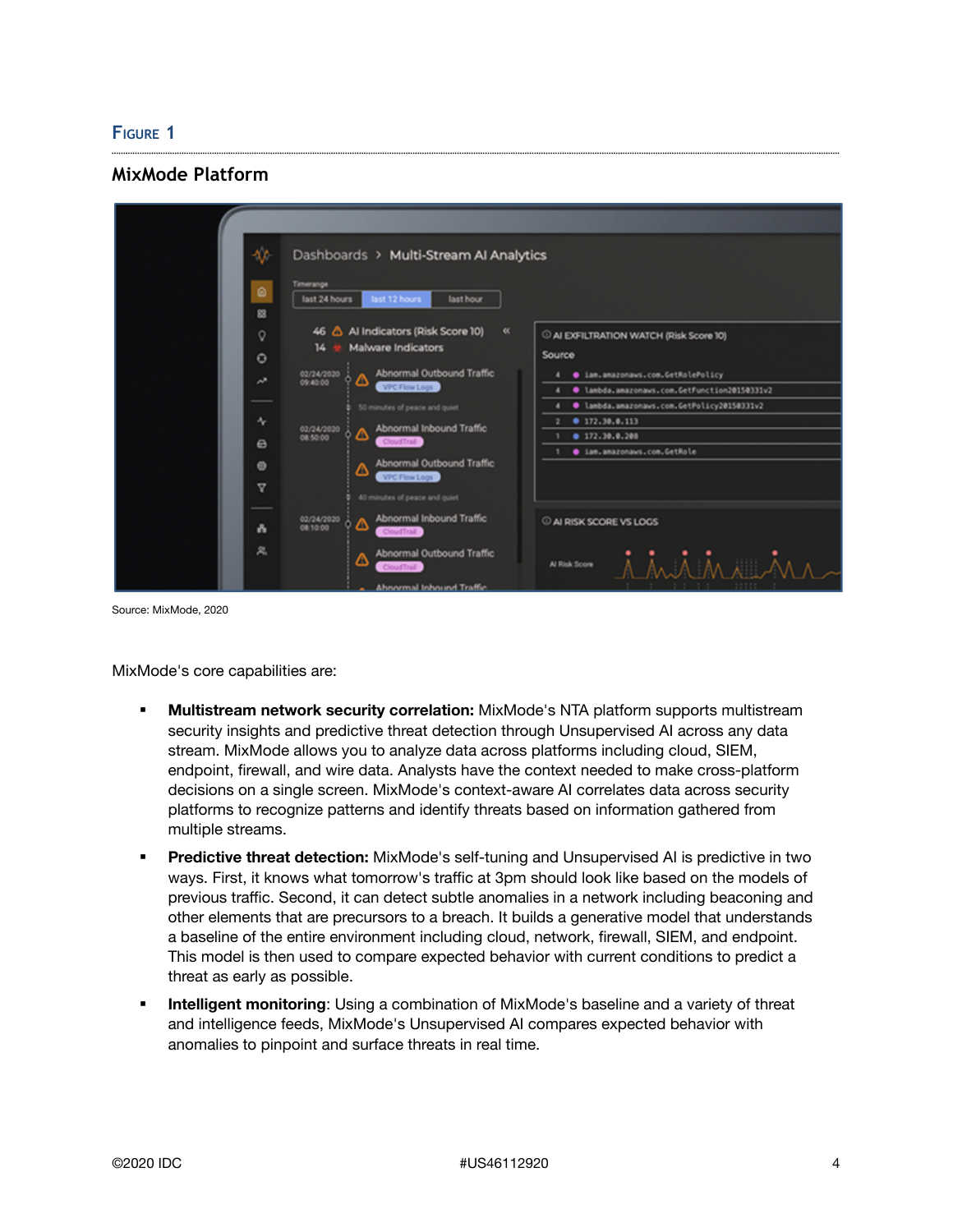- **Zero-day attack notification:** Zero-day attacks exploit unknown vulnerabilities that make them almost impossible to stop with traditional security tools. MixMode's context-aware AI makes zero-day detection possible by understanding an enterprise network's specific expected behavior to determine the existence of a threat that would not be detected by intelligence.
- **Alert precision and reduction across multiple platforms:** Most enterprise security teams have six or more different security systems generating over thousands of security alerts a day. Through a deep understanding of normal environment behavior, MixMode's third-wave AI helps reduce the occurrence of false-positive alerts across multiple platforms by up to 90%.

The sections that follow describe the set of underlying technologies supporting the core capabilities listed previously (see Figure 2).

## **Technologies**

As opposed to a rule-based system, a machine learning–based AI utilizes historical data on the network and can, based on such historical data, set the aforementioned thresholds for the rules, as well as perform analysis of deviations from the previously observed behavior on the network. However, the large amount of data flowing on a typical corporate network requires a massive, computationally expensive learning effort that can last months or longer. And once the learning is finished, the dynamics of the network might have already changed, and the learning would need to start anew. The aforementioned description, although simplified, establishes the two biggest obstacles to introducing an effective AI system into network security: the dynamically changing network environment and the large amount of dynamically evolving, unlabeled data. The resolution of this problem is the introduction of the "third wave," dynamically learning, computationally efficient platform that starts learning from the first five minutes it is deployed, does not require historical data, and is adapting actively to the dynamic changes in massive amounts of network data. MixMode's technology provides such a platform — based on mathematical algorithms invented in 21st century — and represents a huge step forward in AI for network security.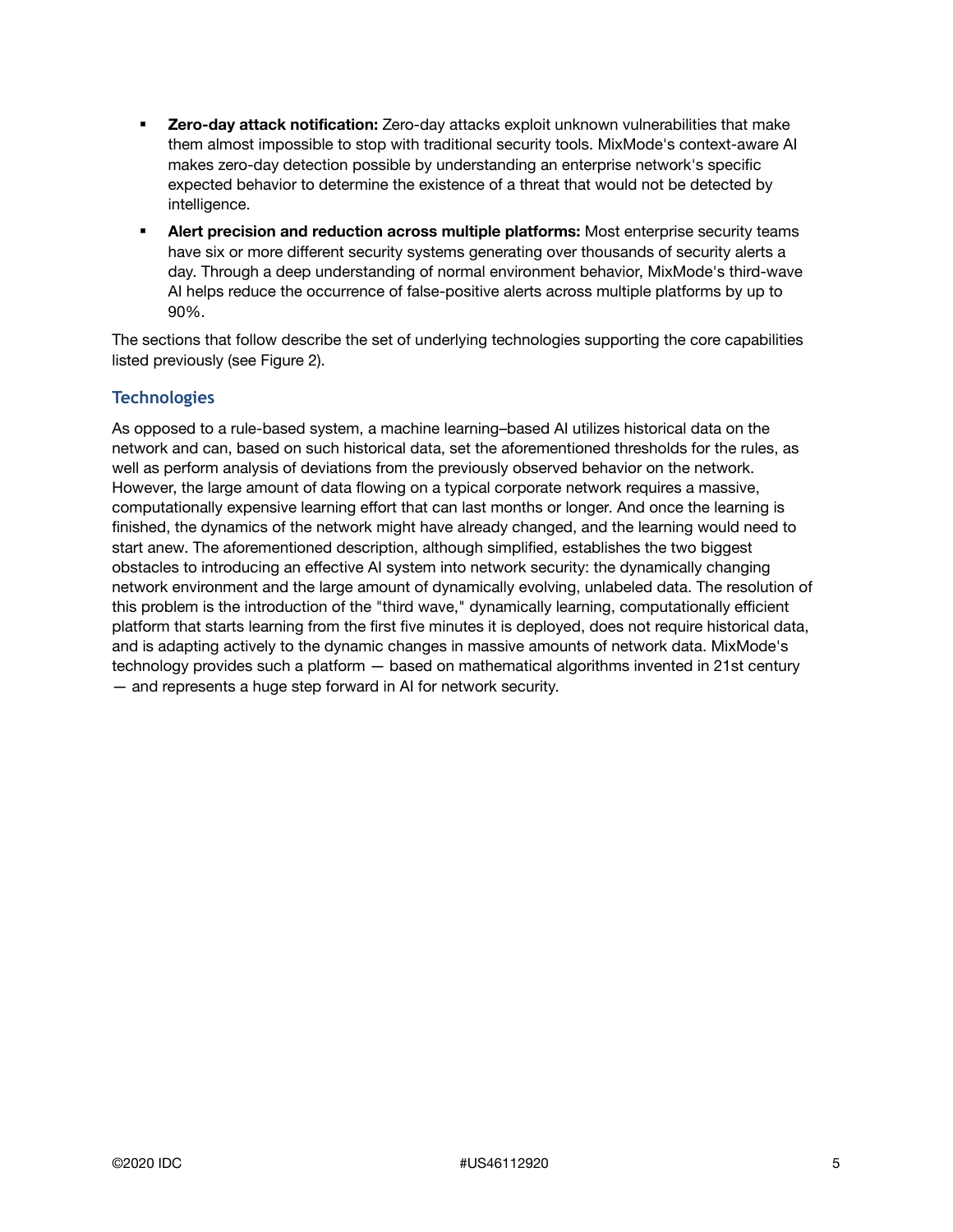## **FIGURE 2**

## **MixMode Architecture**



Source: MixMode, 2020

#### *Supervised Versus Unsupervised Machine Learning*

Supervised learning is a type of machine learning where labeled historical data is supplied as an input to an algorithm that is then trained to recognize labeled patterns. The algorithm is required to recognize newly acquired data as being of a certain type that was already present in the historical data. A typical use of such algorithms is in image recognition. Deep neural networks are often capable of recognizing objects in new images based on similar objects in many labeled images that they have been trained on. In contrast, unsupervised learning does not require prior labels. It classifies objects it sees in historical data with its own, internal labels. This is how humans in fact learn. The key to learning in this way is establishing a baseline (static background) and the deviation (motion).

In network security, zero-day threats, or even threats obtained as modifications of the well-known ones, do not come precisely labeled. Thus reliance on an unsupervised learning AI system is a necessity. But even here, the dynamically changing network profile renders the use of off-the-shelf algorithms, such as clustering algorithms, inefficient. And the issue of the large historical data sets is to be avoided.

#### *Baselines and Anomalies*

Ideally, an AI system needs to be able to discover the underlying normal and abnormal patterns on the network automatically, and dynamically adapt to them. Bayesian methods, based on the 19th century Bayes' theorem, assume a certain prior and update it with the acquisition of new data. However, there is quite a bit known about the type of dynamics that a typical network exhibits over time. As a simple example, traffic volume will be smaller over the weekend than during workdays in a typical corporate environment. An AI system does need to consider — learn — such regularities, including regularities in the "stochastic" part of the network behavior that depends on freewheeling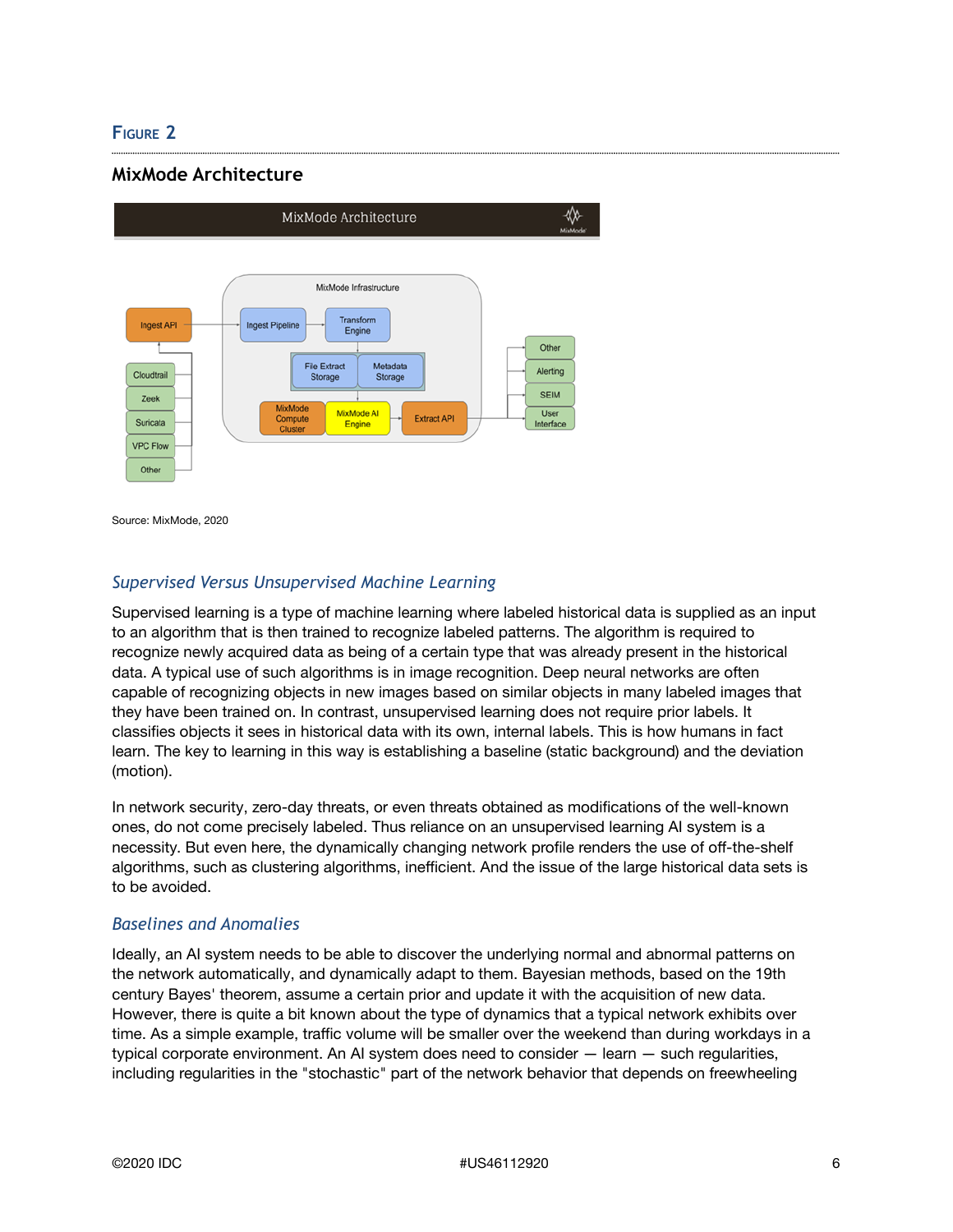human exchange over the network. MixMode's AI does that using the theory of Koopman Mode Decomposition, invented by its chief scientist and CTO in 2005, and patented for network security use by MixMode. The methodology is adapted to the specifics of network data. It encodes the various spatial and temporal patterns of the data in the so-called Koopman Modes. These mathematical objects encode the regular patterns of dataflow — on a network, on CloudTrail, in alerting platforms, or on any other time stamped data source. When the AI system is deployed to the time-stamped data of network flows, the key learned elements are network Koopman modes patterns that represent common behavior on the network over a specific timescale.

## *Capturing Dynamics*

MixMode's AI computes such patterns of interaction over many different timescales and contrasts the pattern over the next short interval of five minutes with what was seen previously. If the patterns deviate, an assessment of the security risk implied in the deviation is computed and presented to the user. Even if the threat is zero day, the unsupervised nature of MixMode's dynamic learning algorithms can recognize it. In addition, if the risk is low, the deluge of intel and notices presented to the user is minimized, eliminating false positives. Thus MixMode's third-wave AI makes its decisions on zero-day threats and false positives based on the intuitively transparent concept of interaction of network elements over variety of timescales — in the same way a human would — but utilizes its massive computational powers to do it efficiently.

## *Capturing Correlations*

Correlations of activities — in time, space, and across data sources — are of critical importance to network security analysts and part of the innovation that MixMode is introducing into the security space. For example, a network analyst would expect that the observation of an intrusion into the system, could be followed by lateral movement on local hosts, and attempt to exfiltration of the data from the local network. In MixMode's AI case, time dynamics is incorporated into the guts of the algorithm. Correlations can also exist in space. Such deviations can be at the level of a few individual IPs. This is another powerful feature of MixMode's AI approach: It points out the network analyst's anomalous behavior, tracing it down to an individual IP.

#### *False Positives and Negatives*

It is a known feature of AI systems that it is hard to build an algorithm that enables zero-day threat detection (and thus minimizes false negatives) and features a few false positives at the same time. It is the ability of MixMode's Koopman Mode Decomposition–based AI to capture dynamic behavior on the network that is at the core of enabling such performance.

#### *Adversarial AI*

For any AI platform in network security, it is important that it protects from an adversarial AI system. MixMode's AI relies on learning the baseline patterns — normal, coherent and normal, random (caused by free-willed human actions) — and detecting anomalous as a difference of current behavior with those normal patterns in an unsupervised manner. Thus, for an adversarial AI to beat it, it would have to learn precisely what MixMode's AI knows. But in that process, MixMode's AI would likely detect the learning behavior as anomalous and report it. The resilience to adversarial AI is a built-in feature to MixMode's third-wave platform.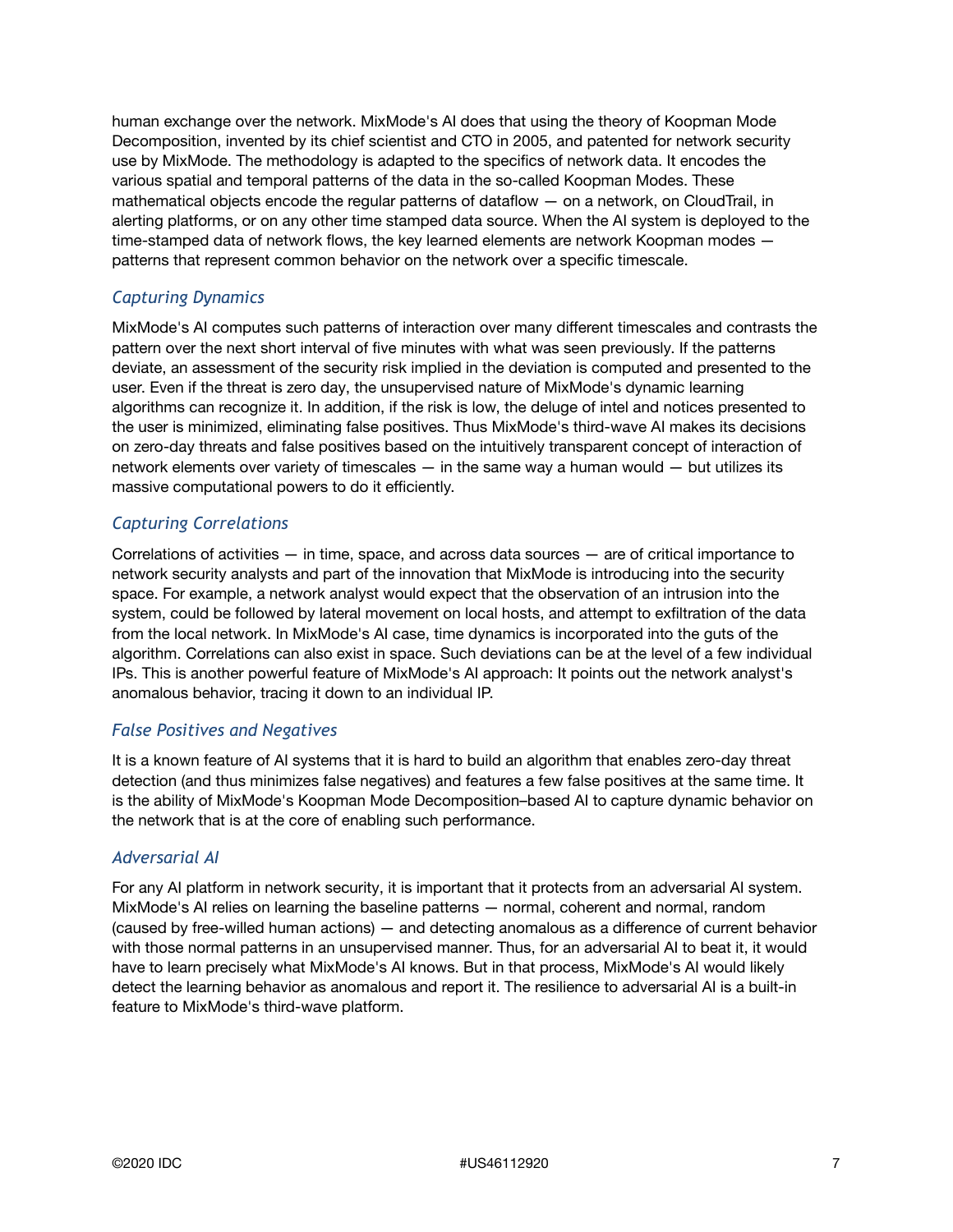#### **Key Differentiators/Strengths and Weaknesses**

MixMode's platform differentiators are the following:

- **EXECT** Helps improve an enterprise security program extends the life of SIEM, SOAR, and so forth by significantly increasing the alert precision
- **•** Improves time to value (Average time to implement an AI system is 6–24 months with ongoing tuning. MixMode network baseline and time to value is typically 7 days with little to no tuning and maintenance.)
- **EXECT Helps detect zero-day attacks through sophisticated anomaly detection powered by an** advanced Network Traffic Analysis tool with AI (As per our research, so far, MixMode seems to be the only example of NTA platforms with this capability.)
- Helps reduce false-positive alerts up to 95% and supports immediate productivity and efficiency gains, as noted by customer references

## **Business Strategy**

MixMode's business strategy is 100%+ revenue growth per year. Its target market is large enterprises and MSSPs including targeted verticals (e.g., technology, finance, media, healthcare, and government). It is offered as a SaaS as well as via annual subscription.

## **FUTURE OUTLOOK**

As industries shift their business models to digital-centric, data-driven customer interactions and services, they need advanced cybersecurity tactics to make sure customer data and assets always remain safe. The cyberdefense industry is investing efforts in the awareness and propagation of cyber-resiliency methods and practices. In the new world of dynamic attack surfaces and threat vectors, cyberdefense mechanisms must continuously evolve to work upon unlabeled data, which is under the purview of unsupervised learning.

For example, in the highly complex world of Internet of Things, exponential growth is occurring in the number of devices connected to the cloud for a myriad of use cases. Unsupervised learning through the usage of deep neural networks is being leveraged for attack prevention and intrusion detection. Most IoT zero-day attacks have no prior context or patterns or indications. Therefore, supervised learning approaches just don't work effectively. This is where unsupervised learning has the widest potential. The coverage and success rate are not comprehensive today, but it is the only effective way of handling such events that have not been seen before. IDC believes this area to evolve rapidly over the next couple of years.

#### **ESSENTIAL GUIDANCE**

# **Advice for MixMode**

At IDC, we believe MixMode can benefit from the following:

MixMode should work together with security departments in organizations or through partners to help businesses identify where deploying AI in cybersecurity can bring the most value and then help them establish appropriate goals and success metrics.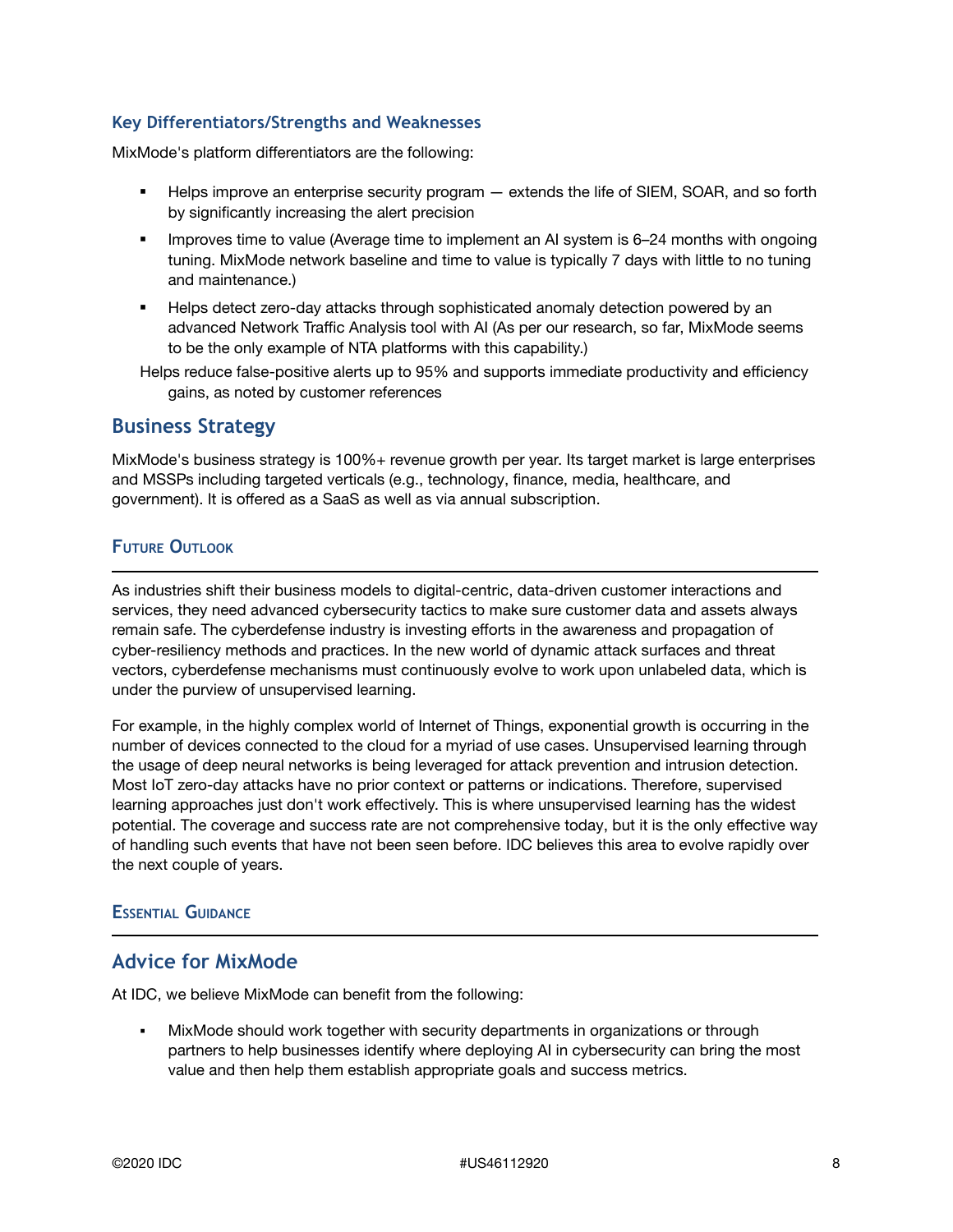- With data privacy being topmost concern for organizations, MixMode should drive awareness on its approach of handling encrypted data traffic for analysis and the associated pros and cons.
- **■** MixMode should continue to partner with its customers to expand its coverage and improve upon its accuracy and success rate.

## **LEARN MORE**

## **Related Research**

- *Worldwide Cybersecurity Analytics, Intelligence, Response, and Orchestration Forecast, 2019–2023: Finding and Mitigating the Adversary* (IDC #US44778919, December 2019)
- *IDC FutureScape: Worldwide Artificial Intelligence 2020 Predictions* (IDC #US45576319, October 2019)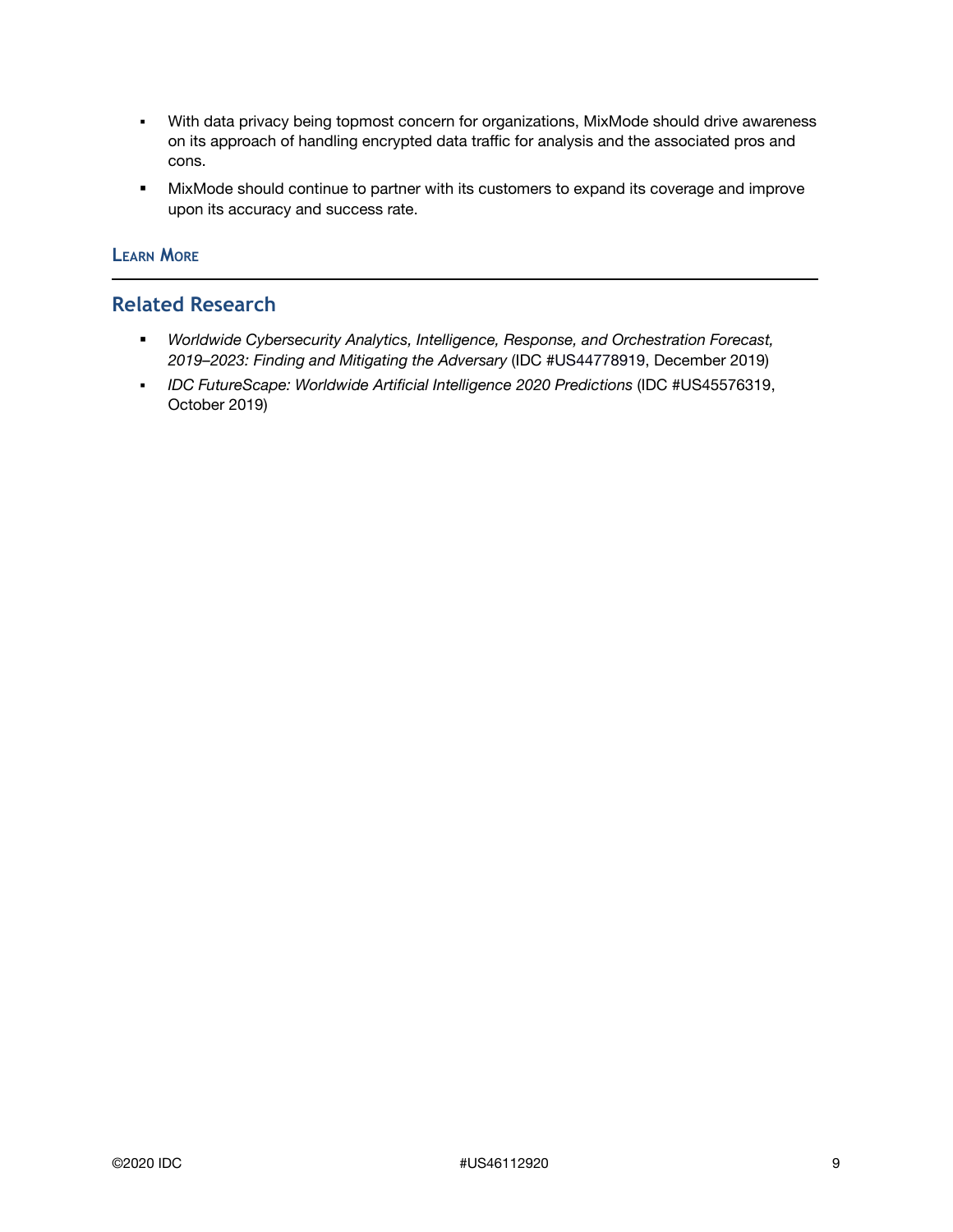# **About IDC**

International Data Corporation (IDC) is the premier global provider of market intelligence, advisory services, and events for the information technology, telecommunications and consumer technology markets. IDC helps IT professionals, business executives, and the investment community make fact-based decisions on technology purchases and business strategy. More than 1,100 IDC analysts provide global, regional, and local expertise on technology and industry opportunities and trends in over 110 countries worldwide. For 50 years, IDC has provided strategic insights to help our clients achieve their key business objectives. IDC is a subsidiary of IDG, the world's leading technology media, research, and events company.

# **Global Headquarters**

5 Speen Street Framingham, MA 01701 USA 508.872.8200 Twitter: @IDC idc-community.com www.idc.com

#### Copyright Notice

This IDC research document was published as part of an IDC continuous intelligence service, providing written research, analyst interactions, telebriefings, and conferences. Visit www.idc.com to learn more about IDC subscription and consulting services. To view a list of IDC offices worldwide, visit www.idc.com/offices. Please contact the IDC Hotline at 800.343.4952, ext. 7988 (or +1.508.988.7988) or sales@idc.com for information on applying the price of this document toward the purchase of an IDC service or for information on additional copies or web rights.